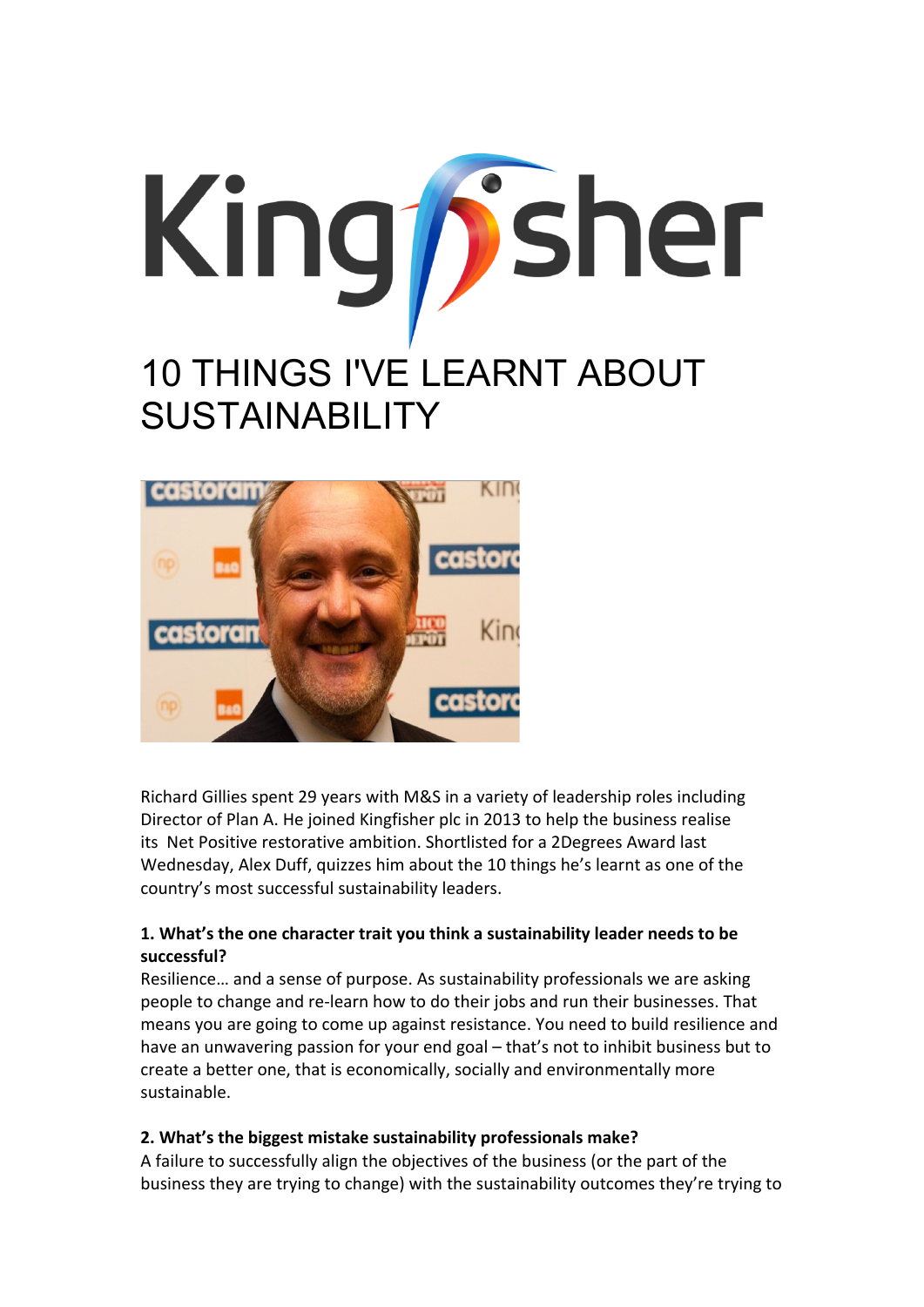achieve. We can't have 'either/or' situations because invariably it is no good for business or sustainability. There are sweet-spots where business and sustainability agendas overlap and you have to invest the time to identify these. Always begin where you can deliver a win/win relatively easily. Doing so gives people the confidence to take the next step. That's when they can begin to explore new ways of doing things that are perhaps more difficult but can deliver better business, societal and environmental outcomes.

## **3.** What's been the biggest change to the sustainability leadership role in the last five years and how do you predict it will it evolve in the next five?

We've gone from being advocates of sustainability (trying to win hearts and minds by engaging people in the challenges we face), to offering practical solutions and using compelling stories to make those solutions accessible. The next five years will continue to be about providing solutions, the difference will be delivering solutions to bigger problems that no individual or business can solve alone. My prediction is that we'll see collaborative skills becoming far more sought after as partnerships between organisations find momentum. There are already examples of this happening, like Kingfisher's VIA collaboration to help address deforestation with IKEA, Tetra Pak, IDH and the ISEAL Alliance, but at the moment that is still the minority rather than the majority of activity.

# **4. You moved from M&S after 29 years. How important is it that your personal** values align with those of your company and how can you be sure that they do **before you make the leap?**

It is very important that you can relate to your company and, ultimately, its purpose. Here at Kingfisher our ambition to deliver 'Better Homes, Better Lives' is extremely compelling. My decision to move into this role was based on the personal values of its leader. It's not always possible to gain insight at that level but look at what a company is saying about itself and what others are saying about it. No business is perfect but a willingness to 'walk the talk' and having a clear sense of its purpose and direction of travel are helpful indicators in understanding if your values will align.

#### **5.** What influences have helped you become a better sustainability leader?

People sometimes feel they need to leave their personal values at the door when they come to work. We've been taught not to blur the line between our personal and professional lives but I don't think it's helpful to divorce the two – you are shaped and can draw inspiration from outside the business sphere. I was brought up by a science teacher, my father, with a love of the outdoors and my formative years were spent on hikes. At the time hiking wasn't really how I wanted to spend my Sundays but those experiences clearly fostered my love of the great outdoors and an appreciation of the environment. I think those experiences support my sense of purpose today and my deep-held belief that we can be great stewards of our planet and can create a fair and just world through the development of flourishing businesses.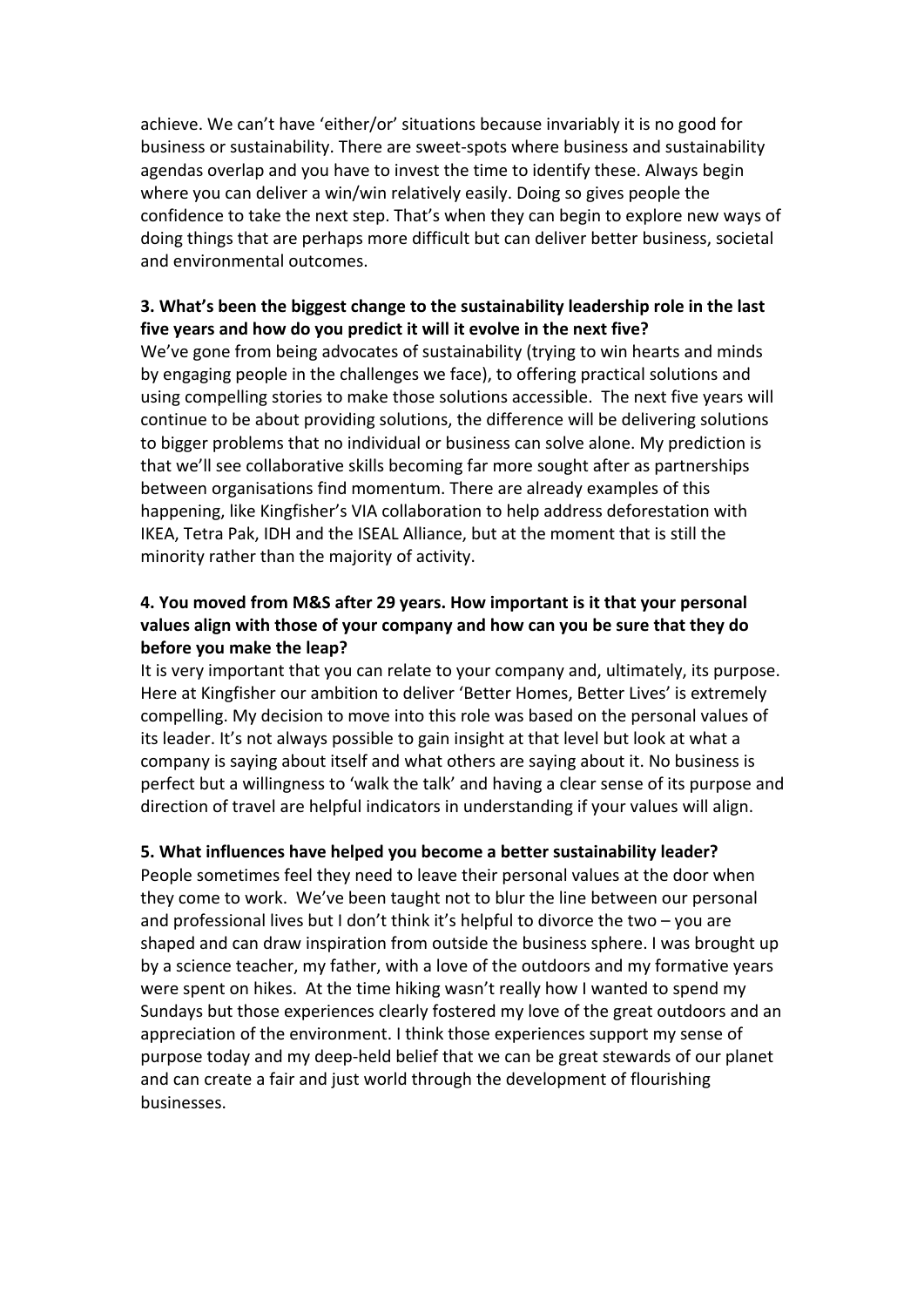## **6.** Who is your sustainability hero and why?

There are a number of people who deserve recognition for their passion and commitment in really driving the sustainability agenda. Both AI Gore and Dame Ellen MacArthur, who I've had the pleasure of working with, are inspiring leaders in this area. My real heroes though are generally those who don't work in sustainability but affect change at scale by transforming their area of a business. I've had the amazing good fortune to work with many such individuals, both in the businesses that I've been involved in and in the wider business community through organisations like the World Economic Forum and BSR.

# **7.** Where do you get the most valuable feedback as a sustainability professional?

From customers and Finance Directors. I believe, rightly, neither are prepared to compromise on product, service or financial performance. That keeps sustainability professionals honest. It drives us to innovate and find solutions that genuinely deliver environmental and social benefits, whilst contributing to economic business success.

# **8.** What's the best way you've found to engage your wider leadership team in the **sustainability challenge?**

My understanding of what needs to be done is based on a series of experiences, visiting everything from cotton farms and anaerobic digesters, to factories in China and meeting apprentices in the UK. Simply talking at people and sharing your experiences is never enough. People have to go on their own journey of learning and understanding. Finding ways for people to experience both the sustainability challenges and the solutions that are increasingly emerging, help with that process. At Kingfisher we've been taking colleagues through the sustainable leadership programme at Cambridge University and running our own leadership sessions in each of the countries in which we operate. That's proving extremely successful in opening people's minds to the opportunities that exist to create a sustainable and economically successful business.

# **9. What are you most proud of in your sustainability career?**

Understanding the power of effective storytelling and the collection of stories I've been able to share. It's all about how you make things real for people. How you connect them to the sustainability agenda through stories, in a way that makes sense to them and by using their own language.

# **10. You've been an advisor to the boards of organisations like BSR, Critical Eye,** LWEC and BiTC. Why do you do that and what do you gain from such advisory **roles?**

Spending time in other organisations gives you a real sense of perspective  $-$  it helps you move beyond the rhythm of your business of quarterly results, which can suck you in and prevent you focussing on the long-term trends and real challenges. Those external roles have also allowed me to make amazing connections and to discover some interesting ideas that I've brought back and adapted in my own organisations. Whilst in those roles I've also openly shared my experiences and learnings in the hope of being able to provide that kind of insight to others.